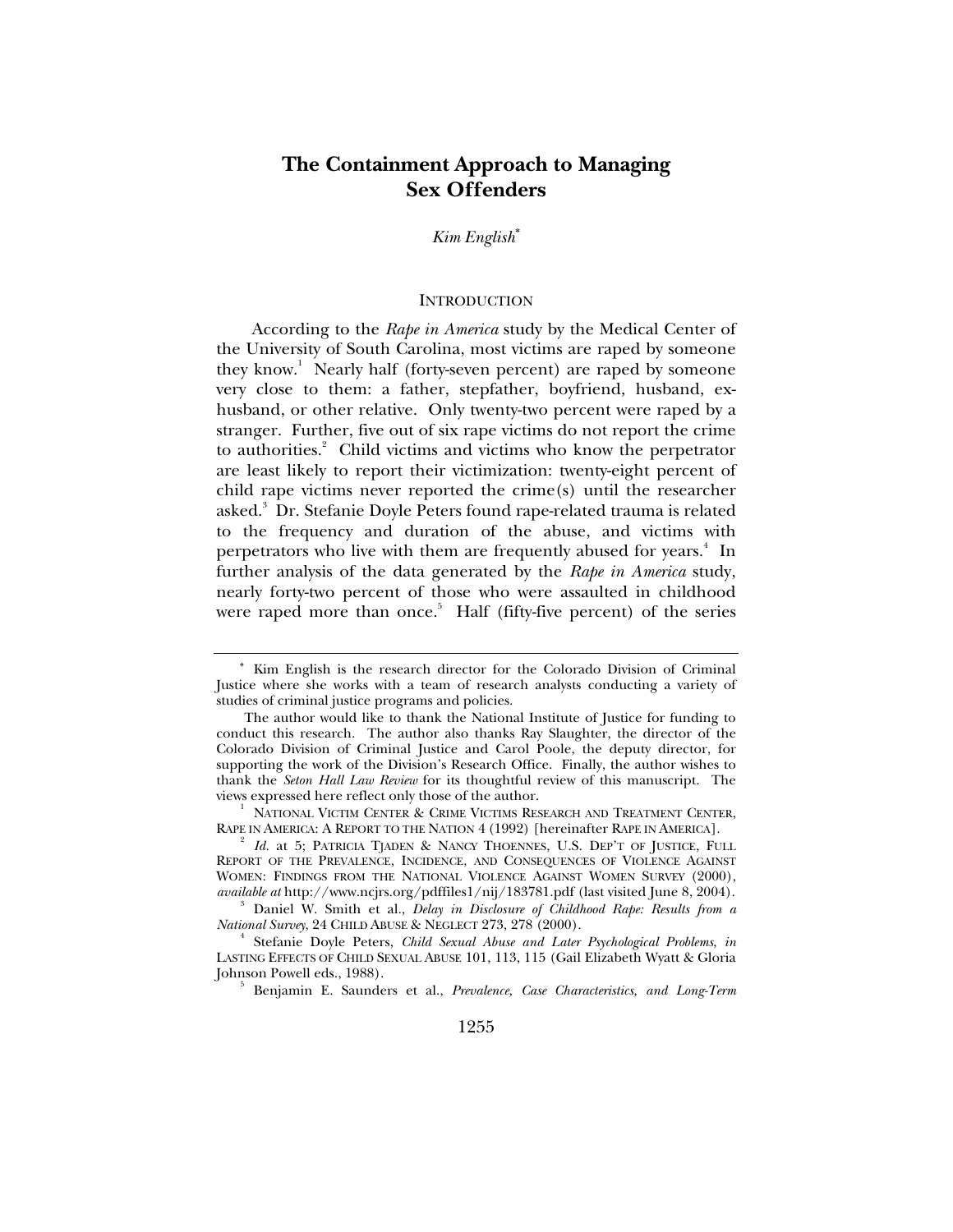assaults were perpetrated by brothers, and seventy-seven percent were committed by fathers or stepfathers.<sup>6</sup>

Because most rape victims are children and/or know the perpetrator, reporting the crime becomes a complicated process. Over two-thirds (seventy-one percent) of the women in the *Rape in America* study said they were concerned about their family knowing and/or being blamed for the assault (sixty-nine percent).<sup>7</sup> Nearly all of the women in the *Rape in America* study said that they thought the following would increase reporting: public education about acquaintance rape (ninety-nine percent) and laws protecting the victim's privacy (ninety-seven percent).

Officially recorded "low" recidivism rates of sex offenders<sup>8</sup> areto some unknown but significant extent—a function of this lack of reporting by victims. The likelihood, then, of convicting an individual of sexual assault is relatively rare, given the low incidence of reporting.<sup>9</sup> It becomes vital, then, that those offenders who *are* convicted of this crime be managed by the criminal justice system in ways that seek to eliminate their opportunities to rape again.

In light of the rapid growth of civil commitment laws that attempt to significantly delay imprisoned sex offenders from returning to the community, it may come as a surprise to many that most convicted sex offenders remain in or return to the community rather than being held in prison. Aware of the risk sex offenders in the community present to past or potential victims, criminal justice

 *See* JENNIFER K. GROTPETER & DELBERT S. ELLIOTT, VIOLENT SEXUAL OFFENDING (2002). A longitudinal crime study of a general population sample of more than 1700 subjects over twenty-five years found eighty self-reported subjects committing a serious sexual assault; only two (1.1 percent) were arrested for a sex crime, and neither were convicted. *Id.* Furthermore, agency records of postdischarge patients were found to underestimate actual reoffending by a factor of more than six. Henry J. Steadman et al., *Violence by People Discharged from Acute Psychiatric Inpatient Facilities and by Others in the Same Neighborhoods*, 55 ARCHIVES OF GEN. PSYCHIATRY 393, 396 (1998). Additional problems also occur at the points of arrest and prosecution, but will not be addressed here.

*Psychological Correlates of Child Rape among Women: A National Survey*, 4 CHILD MALTREATMENT 187, 192 (1999). 6

 $\frac{7}{7}$  *Id.* at 193.

*See* RAPE IN AMERICA, *supra* note 1, at 4. 8

*See* U.S. DEP'T OF JUSTICE, RECIDIVISM OF SEX OFFENDERS RELEASED FROM PRISON IN 1994 (2003) [hereinafter RECIDIVISM OF SEX OFFENDERS]. In a recent study, the U.S. Bureau of Justice Statistics found that only 3.5 percent of nearly 9700 sex offenders released from prison were reconvicted for a sex crime in a three-year follow-up period. *Id.* However, 38.6 percent were returned to prison for other crimes during this period. *Id.* Further, convicted sex offenders were four times more likely to be rearrested for a sex crime in the three years following release from prison. *Id.* <sup>9</sup>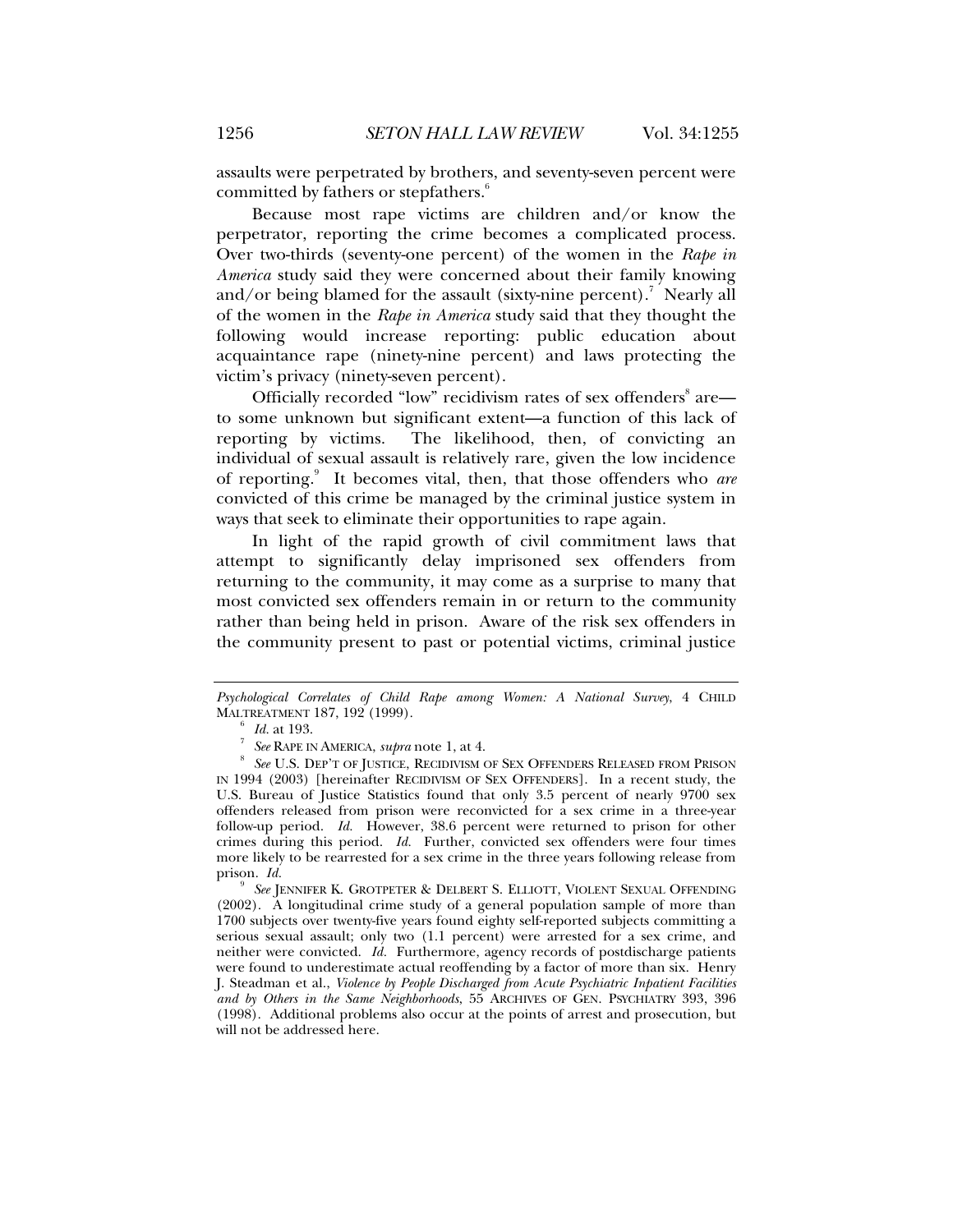professionals in many jurisdictions have begun to reform the traditional methods of managing these cases. Many professionals working with this population recognize that inconsistencies and gaps in the case management of sex offenders often inadvertently give sex offenders opportunities to reoffend.

Through a series of research studies, researchers at the Colorado Division of Criminal Justice<sup>10</sup> have identified a promising approach for protecting victims by making it difficult for sex offenders to reoffend.11 Labeled the *containment approach*, this model is being adopted by jurisdictions nationwide. The containment approach operates in the context of multi-agency collaboration, explicit policies, and consistent practices that combine case evaluation and risk assessment, sex offender treatment, and intense community surveillance, all designed specifically to maximize public safety.

This Article summarizes the five-part containment approach to managing adult sex offenders. The five components were identified from comprehensive field research in dozens of jurisdictions across the country. $12$  The containment approach consists of the following aspects:

- 1. A philosophy that values victim protection, public safety, and reparation for victims as the paramount objectives of sex offender management;
- 2. Implementation strategies that depend on agency coordination and multidisciplinary partnerships;
- 3. A containment-focused case management and risk control approach that is individualized based on each offender's characteristics;
- 4. Consistent multi-agency policies and protocols; and
- 5. Quality control mechanisms, including program monitoring and evaluation.

#### VICTIM-CENTERED PHILOSOPHY

"What's best for the victim and the community?" This question lies at the crux of this approach. The containment approach is based on an explicit philosophy that defines victim protection and community safety as primary objectives of sex offender management.

 $10<sup>10</sup>$  This agency is located in the state Department of Public Safety.

<sup>&</sup>lt;sup>11</sup> See generally MANAGING ADULT SEX OFFENDERS: A CONTAINMENT APPROACH (Kim English et al. eds., 1996) [hereinafter MANAGING ADULT SEX OFFENDERS].

Much of this research was funded by the National Institute of Justice, U.S. Department of Justice. The findings reported here represent the views of the author and not the Department of Justice.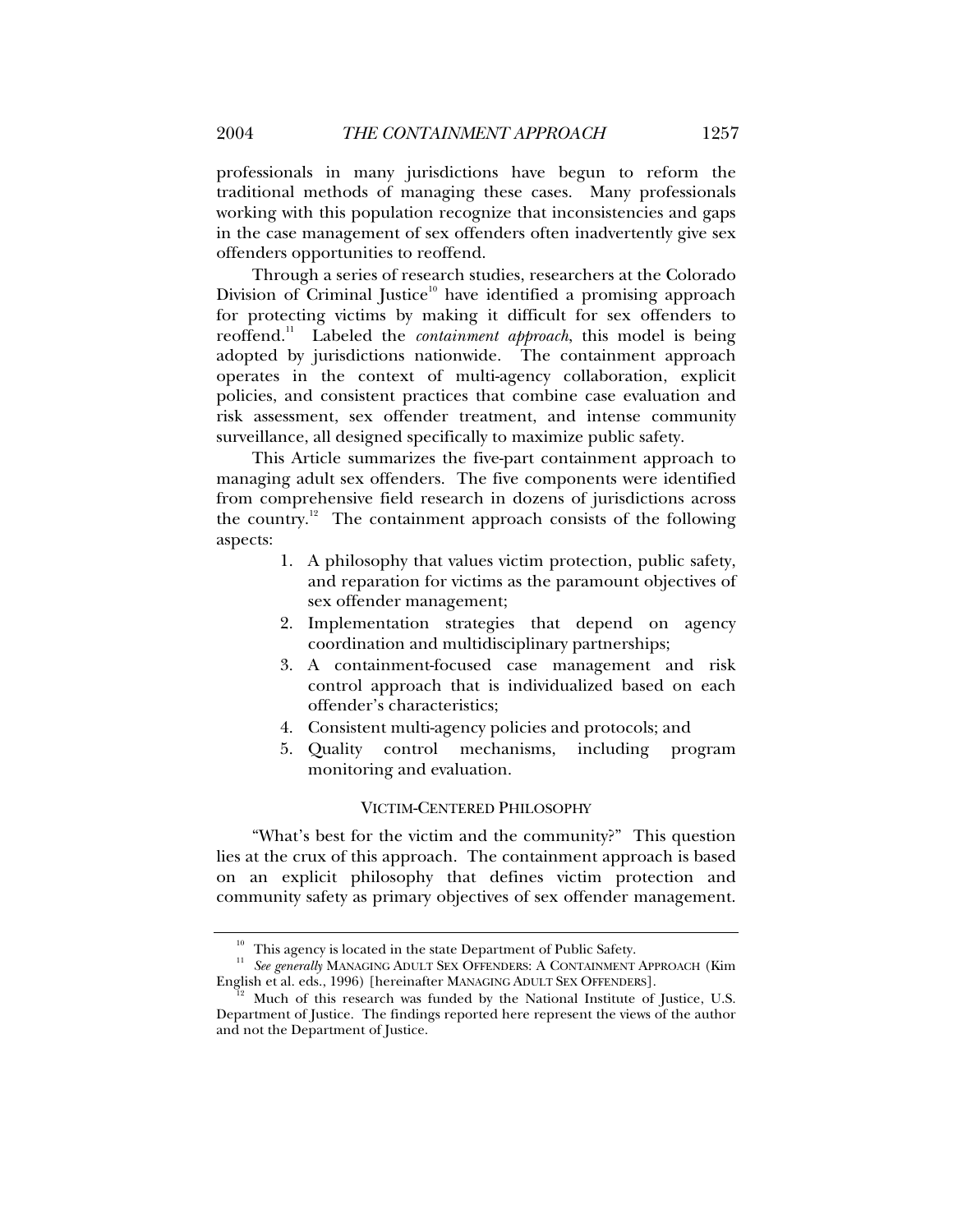consequences of this crime are often brutal and long-lasting.<sup>13</sup> Because most sexual assaults occur in the context of a relationship established and manipulated over time, the victim is often confused and made to feel responsible by the perpetrator. Experts on sexual abuse explain that this violation of a trusting relationship causes great confusion and nearly unbearable trauma to the victim.<sup>14</sup> Professor Roland Summit points to the psychological damage inherent in the full range of sexually abusive behaviors when he emphasizes not just rape but touching: "Sexual touching, so often trivialized by words such as fondling or molestation (annoyance), is only the physical expression of a climate of invasion, isolation and abandonment.<sup>"15</sup> A victim-centered philosophy, then, assumes that every sexual assault, from a violent stranger-rape to voyeurism by a family member, represents a significant act resulting in fear and a sense of betrayal. The victim's need for safety and empowerment thus becomes a priority in the management of the offender's case.

Explaining that sexual abuse is a complex process rather than an act or series of acts, Professor David Finkelhor notes, "Clinicians have often observed that the harm of some sexual abuse experiences lies less in the actual sexual contact than in the process of disclosure or even in the process of intervention."<sup>16</sup> Understanding this point is vital for professionals interested in implementing the containment approach. The power and authority of police officers, lawyers, judges, and social workers can weigh as heavily on the victim as on the perpetrator.

For example, even well-intentioned community notification laws may have a devastating effect on the victim if the perpetrator is a family member. Recognizing this, an Oregon statute explicitly directed probation and parole officers to develop and implement the notification plan on a case-by-case basis to guard against revictimization of family members. This process required the officer to understand the full impact of notification and other policies on the

<sup>13</sup> *See* RAPE IN AMERICA, *supra* note 1, at 7; John Briere & Marsha Runtz, *Post Sexual Abuse Trauma*, *in* LASTING EFFECTS OF CHILD SEXUAL ABUSE, *supra* note 4, at 85, 88. Sexual assault victims, compared to non-rape victims, are at significantly higher risk to abuse alcohol and drugs, to suffer from depression, anxiety, nightmares and social isolation, to experience low self-esteem, somatic symptoms, sexual difficulties, dissociative symptoms, and to attempt suicide.  $Id$ .

<sup>&</sup>lt;sup>14</sup> See JUDITH LEWIS HERMAN, TRAUMA AND RECOVERY 51-52, 62-63 (1997).<br><sup>15</sup> Roland C. Summit, *Hidden Victims, Hidden Pain: Societal Avoidance of Child Sexual Abuse, in* LASTING EFFECTS OF CHILD SEXUAL ABUSE, *supra* note 4, at 55.<br><sup>16</sup> David Finkelhor, *The Trauma of Sexual Abuse: Two Models, in* LASTING EFFECTS OF

CHILD SEXUAL ABUSE, *supra* note 4, at 77-78.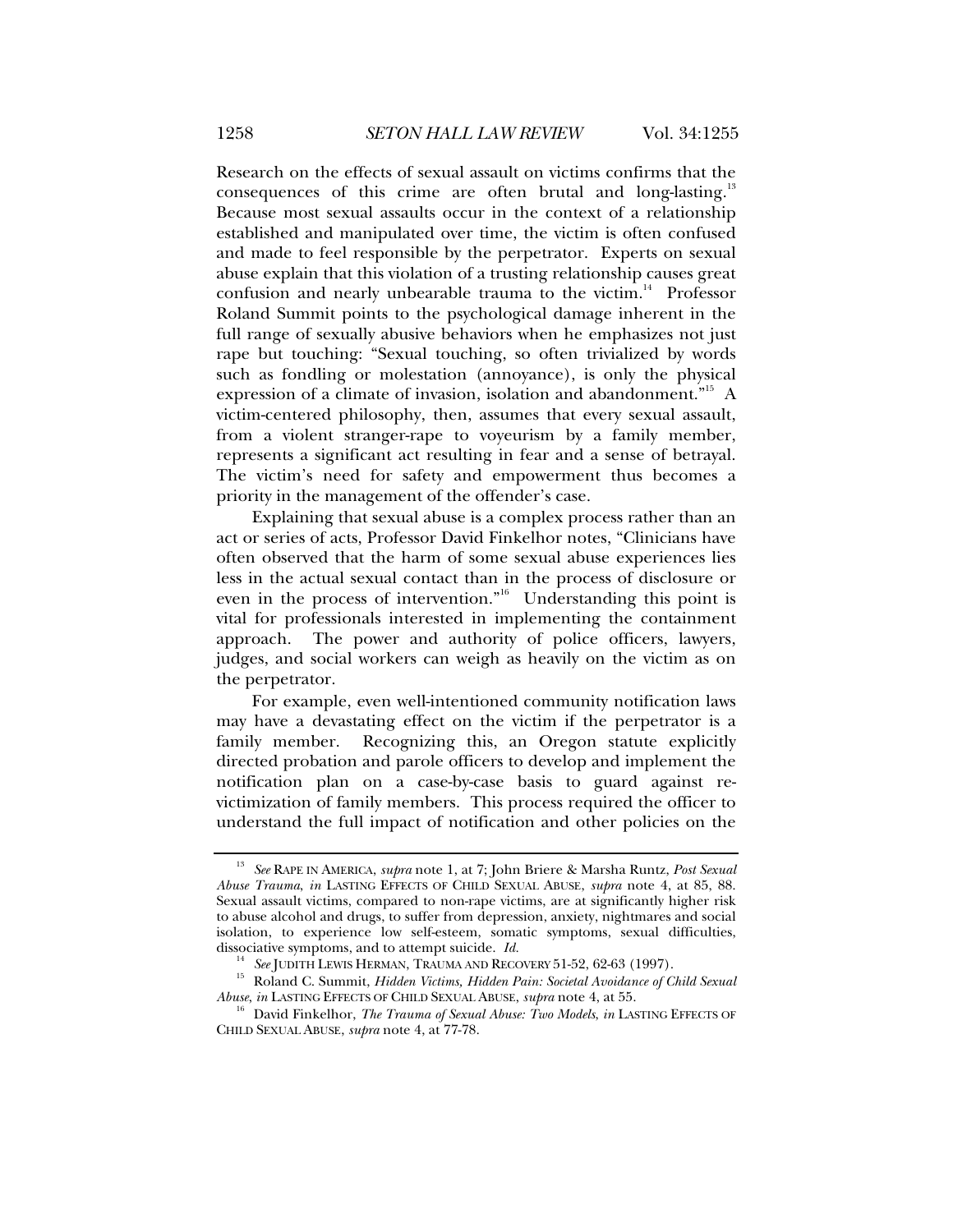victims of sex crimes. In an effective containment approach, the healthy recovery of the victim and the well-being of the community guide policy development, program implementation, and the actions of professionals working with both sexual assault victims and perpetrators.

Adopting a victim-centered philosophy sometimes requires a significant shift in management values, as every case management decision will require considering the risk the offender presents to past and potential victims. Probation and parole agencies may be challenged to dissolve usual job and agency boundaries so that risk management decisions can be made quickly and in an ongoing fashion. New information about the offender's risk to reoffend is revealed in the first months and years of supervision, so intervention strategies and policies must encourage an elastic response to risk. Although most sex offenders do not have an extensive arrest or conviction record, research indicates that many sex offenders have a long history of hurting many types of victims.<sup>17</sup> The lack of officially recorded contacts with the criminal justice system can cloud risk assessments conducted with actuarial scales since these assessments usually depend on past (documented) criminal history to predict future criminal behavior.

#### MULTI-DISCIPLINARY COLLABORATION

The containment model for managing sex offenders in the community calls for the creation of intra-agency, inter-agency, and inter-disciplinary teams. These teams can overcome the fragmentation that usually results from the multi-layered nature of the criminal justice system. These teams are valuable for several reasons:

- They vastly improve communication among the agencies involved;
- They allow for quicker and less intrusive responses to victims;<sup>18</sup>
- They promote the exchange of expertise and ideas;
- They facilitate the sharing of information about specific cases;
- They increase team members' understanding of what

<sup>&</sup>lt;sup>17</sup> Sean Ahlmeyer et al., *The Impact of Polygraphy on Admissions of Victims and Offenses in Adult Sexual Offenders*, 12 SEXUAL ABUSE: J. OF RES. & TREATMENT 123, 134- 35 (2000).<br><sup>18</sup> JOEL EPSTEIN & STACIA LANGENBAHN, U.S. DEP'T OF JUSTICE, THE CRIMINAL

JUSTICE AND COMMUNITY RESPONSE TO RAPE 61 (1994).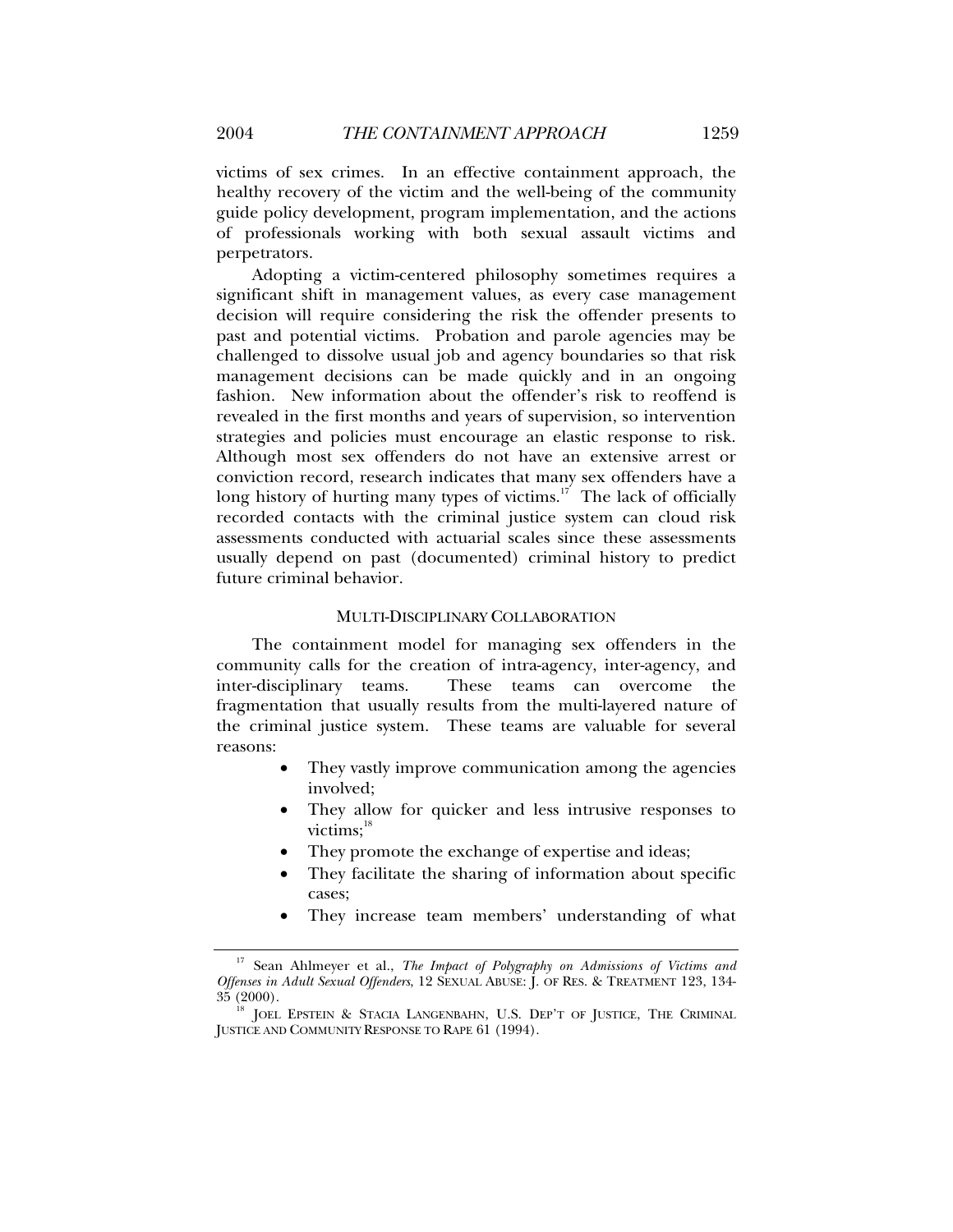everyone on the team needs to do to perform his/her job well; and

• Perhaps most importantly, they foster a unified and comprehensive approach to the management of sex offenders.

Collaborating agencies should include sex offender treatment programs, law enforcement, probation, parole, schools, social services, rape crisis centers, hospitals, prisons, polygraph examiners, researchers, and victim advocate organizations. In a call to collaborate across disciplines and within communities for the purpose of addressing the epidemic of sexual assault, the American Medical Association added the following to the list above: attorneys, emergency room staff, universities, and victims' assistance centers.<sup>19</sup>

Interagency and multi-disciplinary collaboration can occur in many ways. In Colorado, for example, a state-level Sex Offender Management Board with multi-disciplinary membership is defined in legislation and meets monthly. The board has issued guidelines for the evaluation, treatment, and behavioral monitoring of adult sex offenders, including sex offenders with developmental disabilities. It also developed release criteria for sex offenders serving lifetime probation or parole sentences, a sentencing strategy undertaken in lieu of civil commitment. In Oregon, a quarterly meeting is held for all the probation and parole officers from across the state who specialize in the supervision of adult sex offenders. In Ohio, a parole officer took it upon herself to meet her colleagues working in the local police department's sex crime unit, and they subsequently worked together to solve cases.

Frequently, line staff initially forges these types of relationships, with one committed professional seeking out the expertise of another. Regular meetings and communication ensue. These small acts of collaboration are changing the way this work gets done in many jurisdictions across the country.

# CONTAINMENT-FOCUSED RISK MANAGEMENT

Case processing and case management in a containment approach must be tailored to the individual sex offender and his or her deviant sexual history. The approach depends on obtaining and sharing key pieces of information about the abuser. Professionals must be prepared to consistently respond to that information to

<sup>&</sup>lt;sup>19</sup> American Medical Association, Sexual Assault in America (Nov. 6, 1995) (unpublished position paper, on file with author).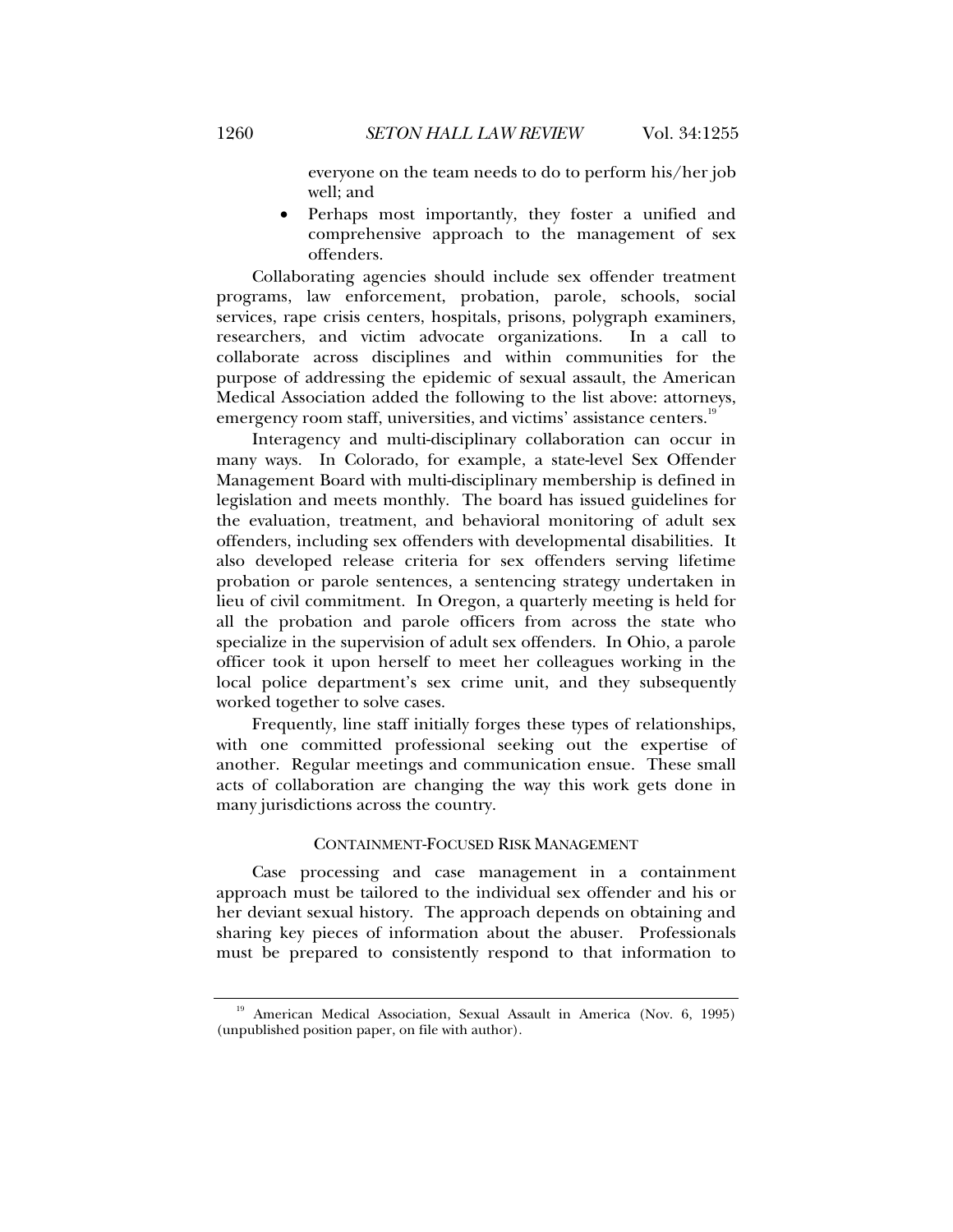minimize the offender's access to victims and high-risk situations. Most jurisdictions consider community supervision to be a privilege, and a condition of this privilege in the context of sex offender containment is the offender's waiver of confidentiality. The waiver allows the sharing of important information about risk and treatment progress (or lack thereof) with the judge, probation and parole officer, offender, and family members or significant others (sometimes including the victim's therapist).

When a sex offender first begins to serve a sentence of probation or parole, sources of information about the offender are usually limited to police reports, the pre-sentence investigation, sometimes a psychosexual evaluation or risk assessment, and some criminal history information.<sup>20</sup> To manage risk effectively, the team needs to know much more, including information about the offender's preferred victim types, sexual assault history (including age of onset), the frequency and extent of deviant sexual arousal and behaviors, and events, behaviors, or emotional states that are precursors to reoffense. Most offenders have more victims, more types of victims, and have committed more sex crimes than the crime of conviction and the offender's self-report would suggest*.* 

Additional, crucial information about a sex offender's modus operandi will be obtained though sex offense-specific treatment, validated and expanded by post-conviction polygraph examinations performed by specially trained examiners. Like the urinalysis testing with drug offenders, the polygraph examination is a tool to gauge an offender's progress and compliance with treatment and supervision expectations. Many offenders report a lengthy existence of secretive assaultive behaviors, and the use of the post-conviction polygraph exam is thought to assist them in making the transition to honesty. $21$ The use of polygraphs should be officially required by the criminal justice system (in the form of supervision conditions) whose representatives can issue consequences for noncooperation.

The key to the modus operandi is the requirement that the offender disclose the details of a lifetime of sexual obsessions and abuse history. Early in the treatment process, the offender will be assigned the job of writing a sex history log detailing all sexual

<sup>&</sup>lt;sup>20</sup> Information on parolees may be even less available, if the conviction records and prison records do not accompany the offender's release onto parole. Ideally, when offenders are on parole, information on prison treatment and behavior, as well as information on the crime of conviction will accompany the offender's movement into the community. 21 *See* Kim English et al., *Sexual Offender Containment: Use of the Postconviction* 

*Polygraph*, 989 ANNALS N.Y. ACAD. SCI. 411, 418, 419, 421 (2003).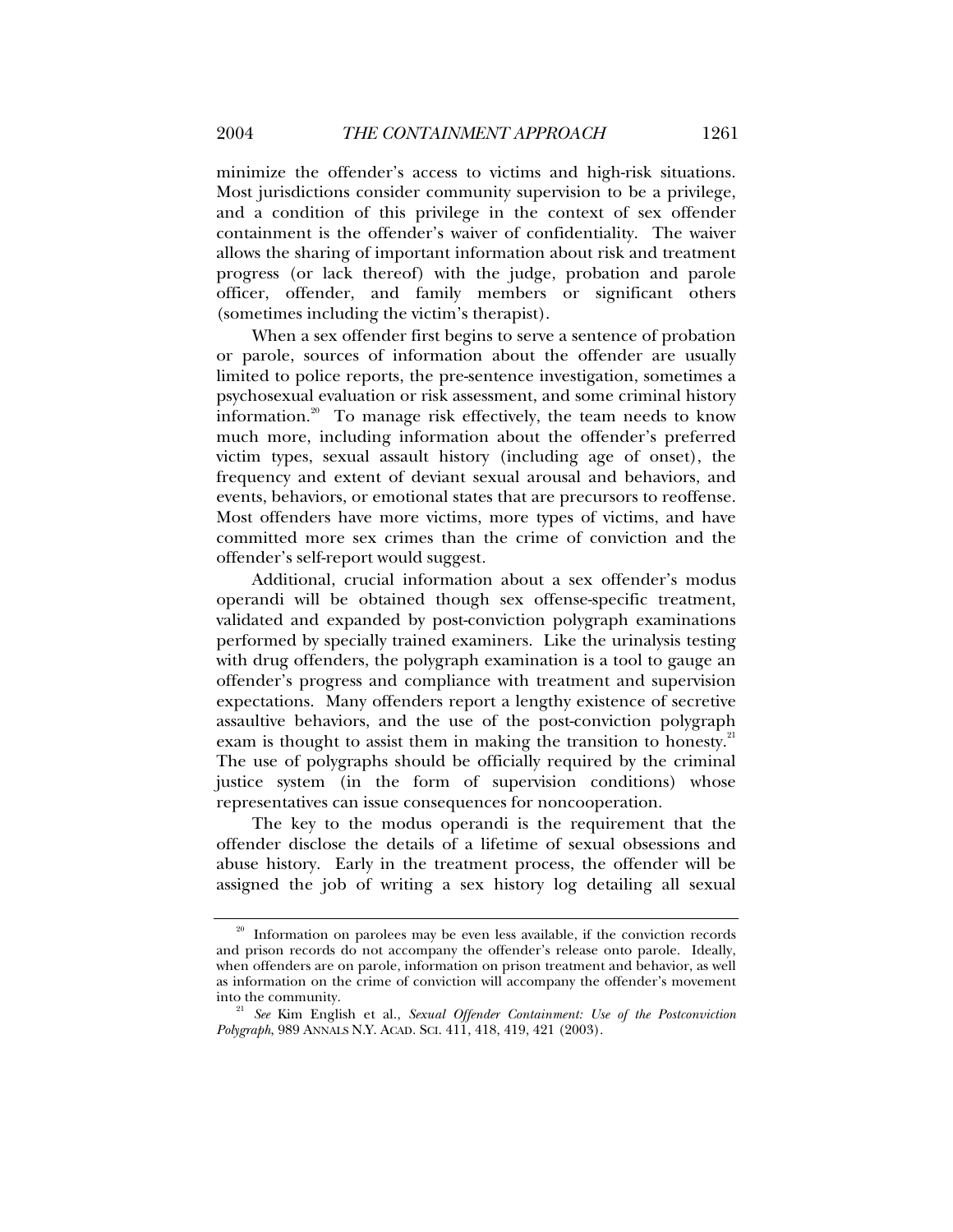activity, consenting and non-consenting, a description of the victim (age, gender, relationship to offender), and the circumstances surrounding the assault. In this exercise, the offender reveals the lifestyle he or she has carefully designed to deceive others and promote deviant sexual activity, including methods of victim selection and efforts to keep the abuse a secret. The information is verified using a polygraph examination, and deceptive findings on the exam lead to a variety of consequences for the offender, most commonly payment for a second examination. This information, not readily disclosed by the perpetrator, will be used to manage current and future risk and also to assure that the offender receives treatment that is appropriately directed at real patterns of behavior.

There are three anchors in containment-focused risk management: 1) supervision, 2) therapy, and 3) polygraph examinations. Each benefits from the distinct function of the others. "The criminal justice supervision activity is informed and improved by the information obtained in sex-offender-specific therapy, and therapy is informed and improved by the information obtained during well-conducted post-conviction polygraph examinations."<sup>22</sup> Each anchor must be perceived by the offender as separate yet aligned with the other. These three components are discussed below: 1. *Criminal justice supervision.* First and foremost, sexual assault is a crime that gives the criminal justice system jurisdiction over convicted sex offenders. The entire team is empowered primarily by the authority of the criminal justice system, which can exercise its containment powers through a number of limits, including: specialized terms and conditions for sex offenders, lengthy probation and parole sentences, restrictions on high-risk behaviors, restrictions on contact with children, random home visits, urinalysis testing, electronic monitoring, and verified law enforcement registration.

The criminal justice system can also invoke consequences against the offender for non-participation in treatment, violation of supervision conditions, and/or behaviors that represent a risk to any potential victim. Consequences for failure to follow the directives of treatment and supervision can take a variety of forms. At a minimum, surveillance can be increased (house arrest, electronic monitoring, additional home visits by the supervising officer, requirements to phone the officer or others with location information, for example), and orders for additional treatment sessions (with a corresponding

<sup>&</sup>lt;sup>22</sup> Kim English, *The Containment Approach: An Aggressive Strategy for the Community Management of Adult Sex Offenders*, 4 PSYCHOL., PUB. POL'Y & L. 218, 225 (1998). *See generally id.*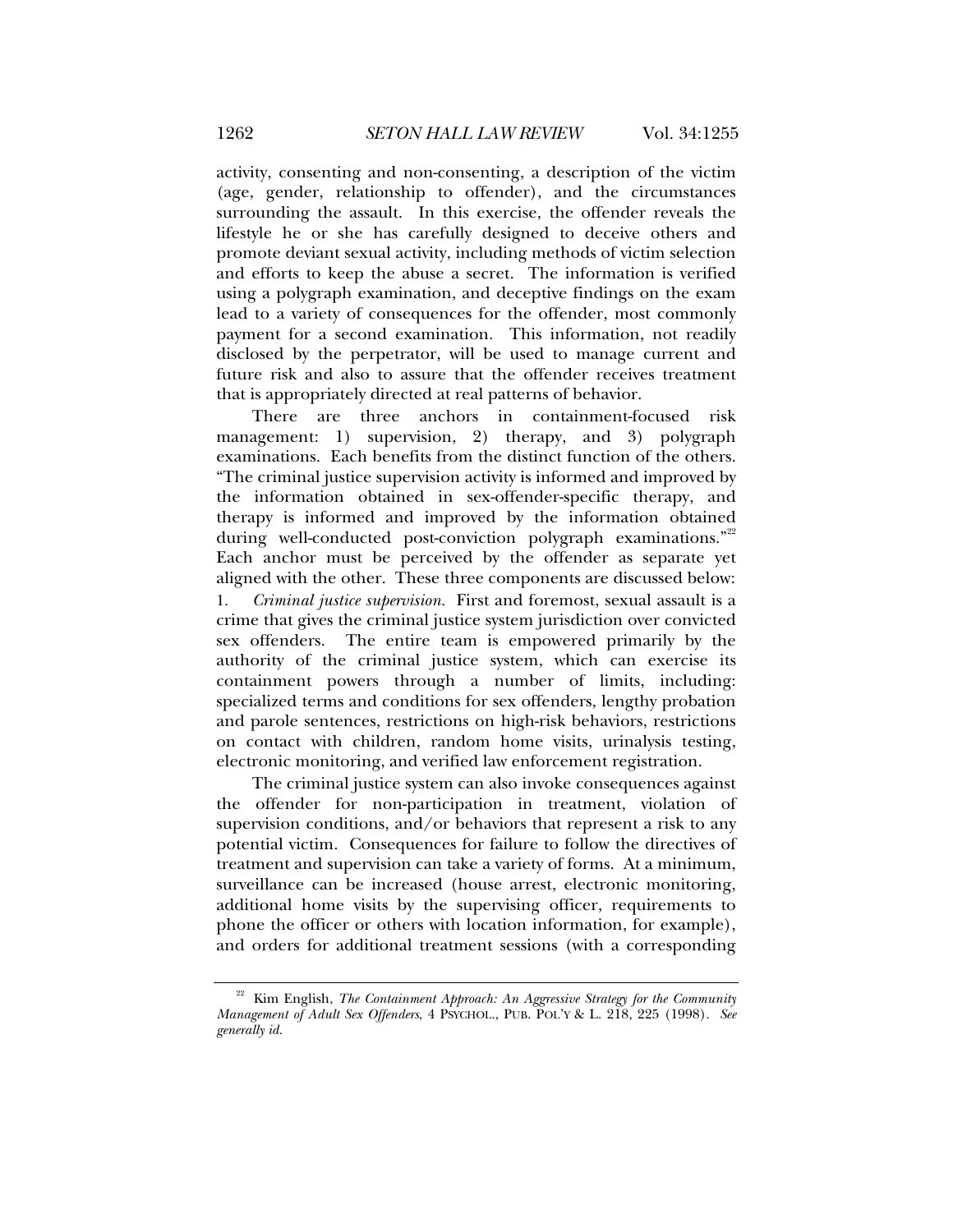increase in treatment fees assessed against the offender) can be imposed. Intermediate sanctions include community service activities, short-term jail sentences, or placement in a halfway house for sex offenders. At the extreme end of the sanction continuum is revocation of the community sentence and placement in prison.<sup>23</sup> The anticipation of these potential consequences provides incentives for an offender to participate actively in treatment, obtain regular polygraph examinations, and comply with conditions of supervision.

Not surprisingly, sanctions must be invoked immediately to encourage compliance. Many treatment providers and polygraph examiners have reported that without the leverage of the criminal justice system's consequences for noncompliance, they could not work with sex offenders. Change is difficult. When the offender engages in a long-term process to change a lifetime of behaviors and fantasies that have been self-gratifying and exciting, it is expected for this effort to ebb at times. The dangerousness presented by an offender's inconsistent effort to change is obvious, and is intolerable in terms of public safety. The availability of a variety of consequences invoked quickly, then, is a vital and ongoing aspect of risk management. Without consistent pressure on the offender to adhere to the behavioral expectations detailed in the conditions of supervision and treatment contract, community safety must depend on the offender's good will. According to trauma expert Dr. Judith Herman of Harvard, "Vigorous enforcement of existing criminal laws prohibiting sexual assault might be expected to have some preventive effect since both the compulsive and opportunistic offenders are keenly sensitive to external controls. $n<sub>24</sub>$ <sup>1</sup> Vigorous enforcement translates into supervision and surveillance strategies that are customized to each offender's individual assault patterns. Once these patterns are known, the officer can design specific restrictions in terms of employment (e.g., working around children), limit leisure time activities (e.g., cruising the streets in an automobile), monitor the offender's telephone bills for use of  $900$  numbers,<sup>25</sup> restrict the

 $23$  Prison sentences are, of course, not the end of risk management concerns.<br>Most prisoners eventually are released into the community.

Judith Herman, Sex Offenders: A Feminist Perspective, *in* HANDBOOK OF SEXUAL ASSAULT: ISSUES, THEORIES, AND TREATMENT OF THE OFFENDER 188 (W.L. Marshall et al. eds., 1990) [hereinafter HANDBOOK OF SEXUAL ASSAULT].

We have been informed of sex offenders who have generated telephone bills in the thousands of dollars by using 900 numbers. While this is not a crime, compulsive phone calling represents out-of-control behavior, and this may be a prelude to more dangerous acts. Also, the additional financial burden creates a level of stress that may seduce the offender into psychologically escaping into an assaultive fantasy which is often the first step in the next assault.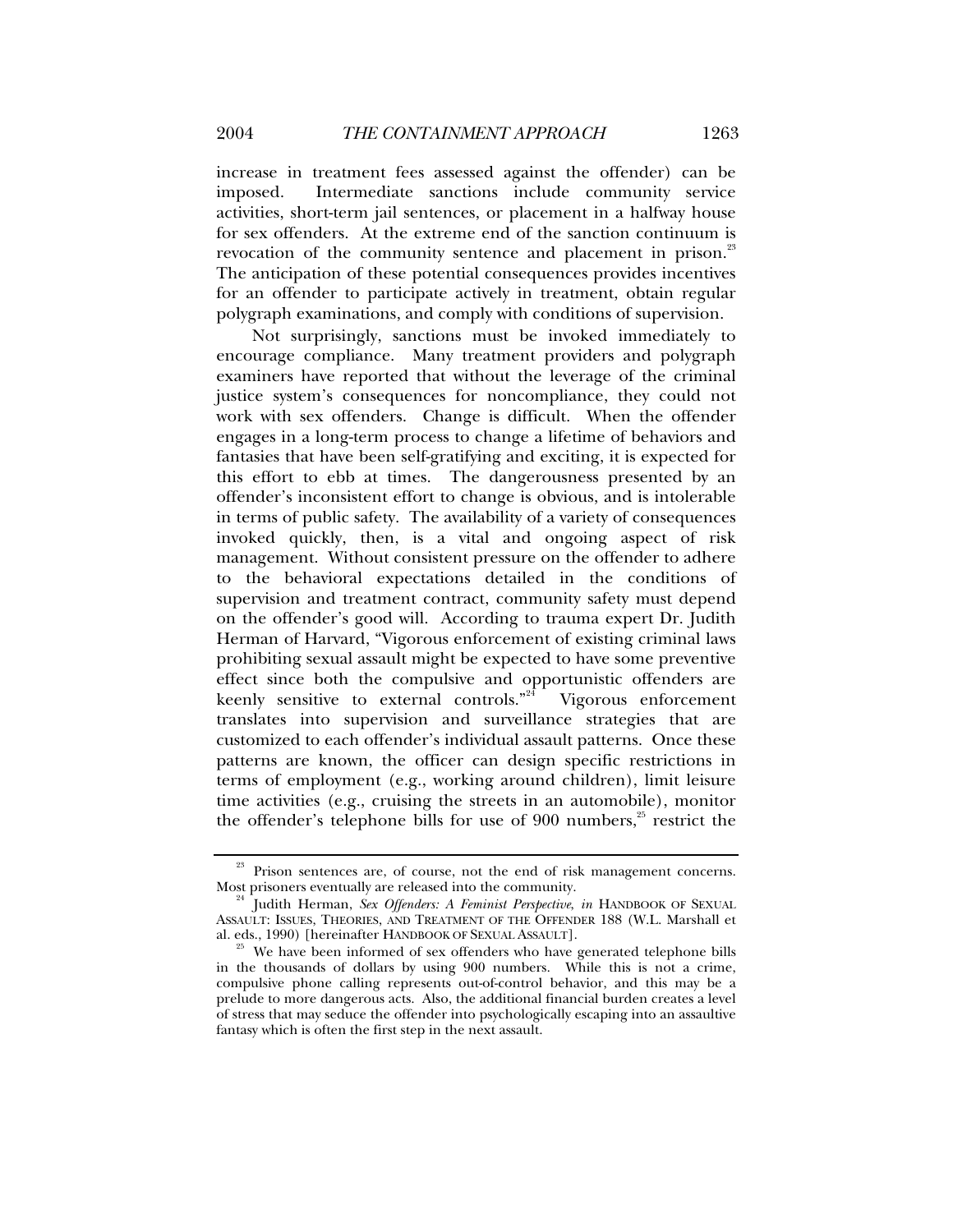offender's use of alcohol and drugs, and/or confiscate items used to entice children (toys and video games, kittens or puppies) or stimulate deviant sexual fantasies.

Dr. William Pithers's description of the assault pattern is a reminder of the need to be alert to what may, at first, appear to be accidental or occasional victim access: "Many aggressors, seeking to minimize their responsibility for offenses, would also have us believe their behaviors are the product of irresistible impulses overwhelming their self-control. . . . In reality, many offenders carefully plan offenses so that they appear to occur without forethought.<sup>"26</sup> Hudson et al. state that "[m]uch of the optimism that has pervaded the treatment of sexual offenders in the last 15 years has come from the notion that the processes that these men follow are comprehensible and, therefore, under ideal circumstances, at least controllable."<sup>27</sup> To this end, they describe three potential types of planning in the "seduction process": covert planning, explicit planning, and chance contact.<sup>28</sup>

This very attention to planning increases the likelihood of detection once case managers have complete information about the offender. Equipped with such information, the criminal justice agent is well-positioned to identify precursor behaviors that can be managed by applying appropriate restrictions.

The intensity of supervision required of the probation or parole officer is significant, and collaboration with other professionals takes time and care. Case-specific supervision requires planning, documentation, and on-site meetings with the offender at home and work. Often, safety considerations require that fieldwork be conducted in teams of two officers. Ongoing training is also necessary to keep professionals at the top of their game. Probation and parole officers should have caseloads limited to twenty or twentyfive sex offenders, and they should have flexibility in work hours to monitor the offender's activities at night and on weekends. Halfway houses with twenty-four-hour monitoring of the facility and the offender's location should be available in all jurisdictions so that a safe residential option is available to criminal justice officials managing these cases. Criminal justice policymakers must explore the reallocation of resources if they intend to take the leadership role

<sup>26</sup> William D. Pithers, *Relapse Prevention with Sexual Aggressors: A Method for Maintaining Therapeutic Gain and Enhancing External Supervision, in HANDBOOK OF* SEXUAL ASSAULT, *supra* note 24, at 343, 344.

<sup>&</sup>lt;sup>27</sup> Stephen M. Hudson et al., *Offense Pathways in Sexual Offenders*, 14 J. OF INTERPERSONAL VIOLENCE, 779, 779 (1999). 28 *Id.* at 783.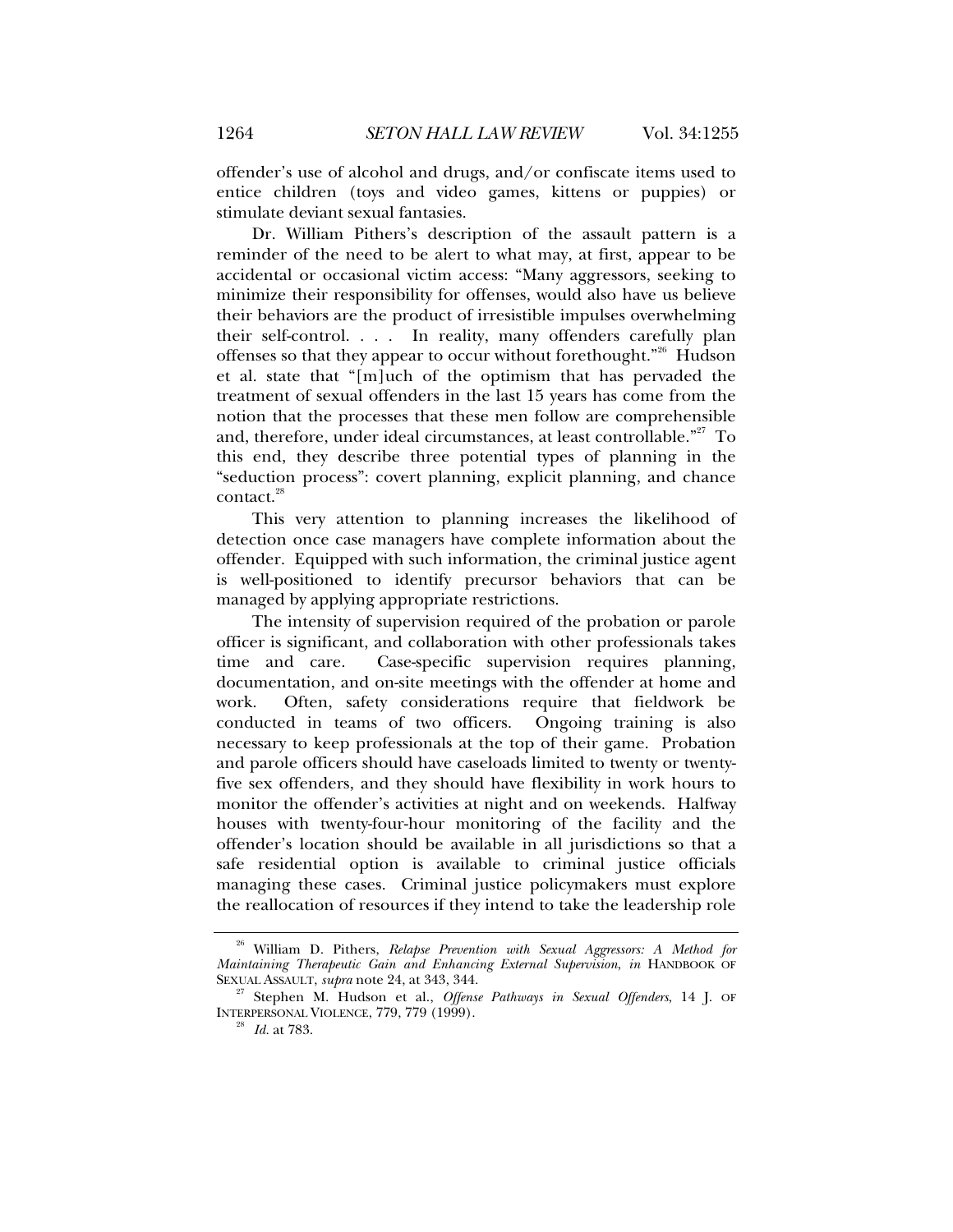necessary to implement a containment approach.

2. *Sex offense-specific treatment.* Sex offender treatment targets the thoughts, feelings, denial*,* minimizations, motivations, justifications, and lifelong behaviors and thought patterns that are, in fact, fused to the sexual assault itself. The supervising officer works closely with the treatment provider to learn the offender's long-term patterns that *precede* actual assaults. This vital information, necessary for risk management, but historically outside the scope of criminal justice system intervention, is the stuff of therapy.

Sex-offense-specific treatment of offenders differs from traditional therapy in a number of important aspects.<sup>29</sup> First, in sexoffense-specific treatment, the therapist best cares for the client by not accepting the client's description of his or her sexual past as complete or even true. In addition, the therapist's primary commitment is to the community at large; public safety is paramount.<sup>30</sup> The focus of treatment is on assaultive behavior that harms others; substance abuse, the offender's abusive childhood, and the feelings the offender has toward therapy are secondary (although still important) concerns that the therapist must manage. The offender's manipulation and rationalizations that precede the assault are considered part of the crime, not an explanation for the assault. Treatment providers help the offender to disclose the full extent of his or her deviant sexual history. Holding on to these powerful secrets is not therapeutic and, if allowed by the therapist, may perpetuate the secrecy at the core of the offender's lifestyle.

Sex offense-specific treatment occurs primarily in group therapy settings. Working in a group, therapists are less likely to succumb to the subtle manipulations that offenders have perfected over a lifetime. A group of offenders, coached by the therapist, can often recognize and confront others' familiar manipulations. Descriptions of cognitive distortions and psychological defense mechanisms, the step-by-step sexual assault cycle that clients use to set up opportunities to assault victims, and the development of a concrete prevention plan are the material of treatment.

<sup>&</sup>lt;sup>29</sup> In fact, many sex offender treatment professionals do not refer to this intervention as *therapy*, since it differs significantly from what they were taught in graduate school. Rather, it is typically referred to simply as sex offense-specific

treatment. 30 "Public safety is paramount" is one of a dozen guiding principals that introduce the COLORADO STANDARDS FOR THE ASSESSMENT, EVALUATION, TREATMENT AND BEHAVIORAL MONITORING OF ADULT SEX OFFENDERS. This publication is available from the Colorado Division of Criminal Justice, 700 Kipling, Denver, Colorado, 80215.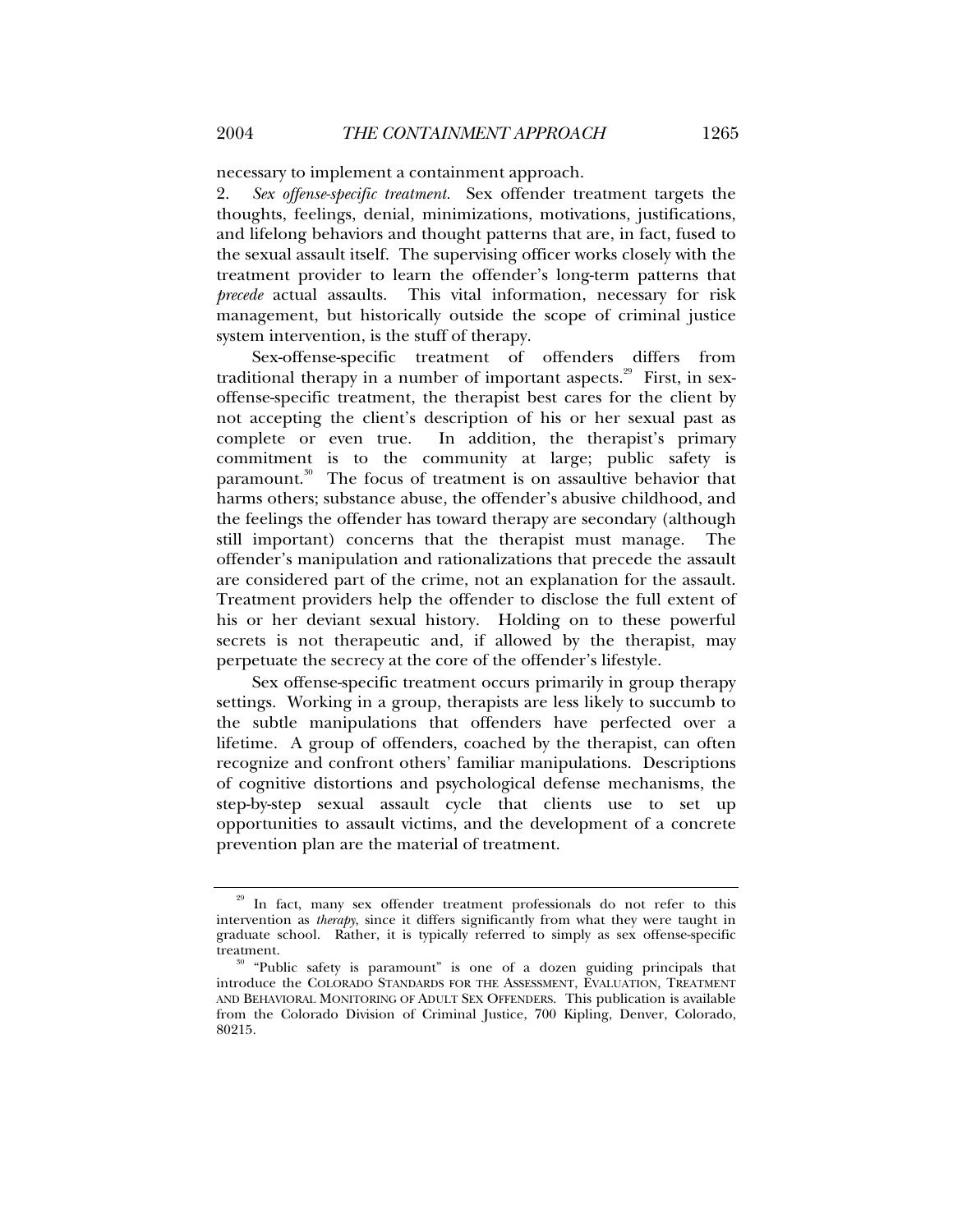One essential role of treatment in the containment approach is to obtain the details needed by criminal justice officials to develop risk management plans as well as to assist sex offenders in developing internal controls over their offending behaviors. Offenders are expected to assume full responsibility for the damage they inflict and to take measures to prevent future abusive behaviors. The threat of criminal justice consequences helps motivate these non-voluntary clients to engage fully in treatment.

3. *Post-conviction polygraphs.* The post-conviction polygraph examination is the third element of the containment strategy. The polygraph examination strengthens sex offender treatment and supervision by verifying the accuracy and completeness of selfreported sexual history information gained in treatment and by periodically monitoring the offender's compliance with criminal justice and treatment conditions. An examiner who specializes in this type of exam conducts regular polygraph examinations. This use of the polygraph, while non-traditional, is not uncommon. Our 1998 telephone survey<sup>31</sup> of a nationally representative sample of more than six hundred probation and parole supervisors across the nation found that the post-conviction polygraph was used in jurisdictions in thirty states.

Sex offense-specific treatment, criminal justice supervision and post-conviction polygraphs have a synergistic effect on each other. The threat of the polygraph increases the scope and accuracy of the sexual history information obtained by the treatment provider. Conversely, the polygraph examiner uses the information obtained in treatment and supervision to design test questions that verify the accuracy of this information. The criminal justice supervisor uses this information to manage risk, and the therapist uses the information to design a meaningful treatment plan that is informed by the full scope and variety of the offender's sexual deviancy.

Studies of sex offenders' self-reports of sex crimes reveal that most offenders have engaged in a considerable number of lifetime sexual assaults. Abel et al. studied 561 men seeking voluntary treatment.<sup>32</sup> The researchers found the ratio of arrest to self-reported

<sup>31</sup> *See* Diane Patrick et al., *How Is the Post-Conviction Polygraph Examination Used in Adult Sex Offender Management Activities? The Second National Telephone Survey of Probation and Parole Supervisors, in KIM ENGLISH ET AL., THE VALUE OF POLYGRAPH* TESTING IN SEX OFFENDER MANAGEMENT app. A (2000).

See Gene G. Abel et al., *Multiple Paraphilic Diagnoses among Sex Offenders*, 16 BULL. OF AM. PSYCHIATRY & THE LAW 153 (1988) [hereinafter Abel et al., *Multiple Paraphilic Diagnoses*]; Gene G. Abel & Joanne-L. Rouleau, *The Nature and Extent of Sexual Assault*, *in* HANDBOOK OF SEXUAL ASSAULT, *supra* note 24, at 9-20.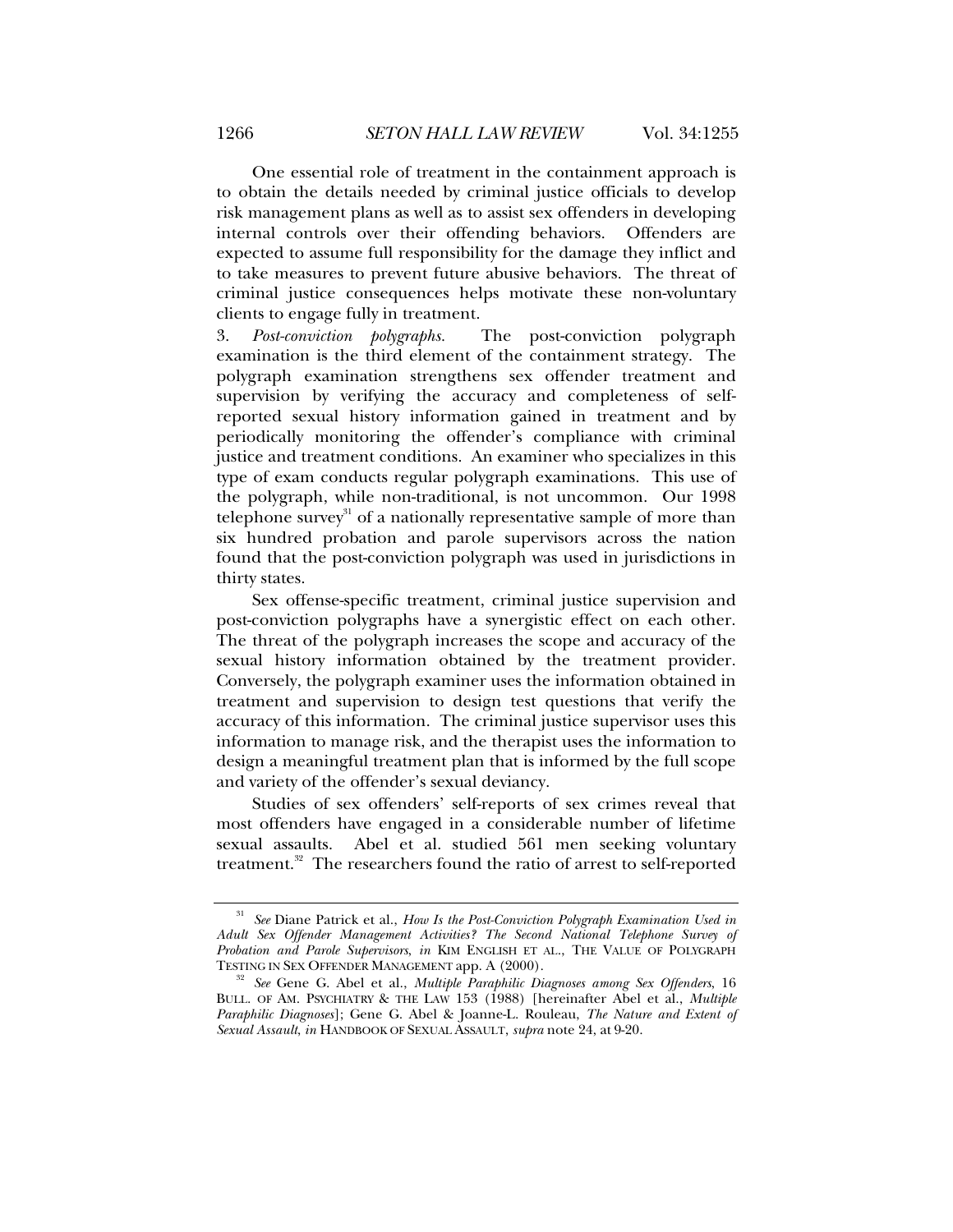(anonymous) sex crime was approximately 1:30 for those who engaged in rape and child molesting, and 1:150 for exhibitionists and voyeurism.<sup>33</sup> Further, Abel et al. also found that exhibitionists were highly likely to engage in additional sexually assaultive behaviors: "46 percent had been nonfamilial female pedophilia, 22 percent in male nonincestuous pedophilia, 22 percent in female incestuous pedophilia and  $25$  percent in rape."<sup>34</sup> A more recent study<sup>35</sup> of 180 convicted adult sex offenders' self-reports of sex crimes obtained in conjunction with the polygraph examination found the following:

- 56.5 percent of the twenty-three offenders who assaulted boys ages five and younger also assaulted girls in the same age category and 26.0 percent of this group reported assaulting adult women.
- 64.3 percent of twenty-eight offenders who disclosed assaulting boys six to nine years of age reported assaulting girls in the same age category; 39.3 percent reported assaulting adult women.
- Eighty cases were convicted of incest but 104 admitted family victims. Of the 104, 34.8 percent self-reported assaulting strangers and 56.7 percent said they also had victimized another from "a position of trust." Two-thirds (64.4 percent) disclosed assaulting victims outside the  $family.<sup>36</sup>$

The point here is not that sex offenders "cross-over" from one category of victim to another, since this phenomenon has been understood for many years. Rather, the assault history of each offender must be understood so that the duration, frequency, and variety of dangerous behavior is fully known by those who intend to provide treatment and supervision. Studies of cohorts of sex offenders can be used by those without the benefit of the polygraph examination to generalize the possibility for cross-over. For example, among the incest perpetrators discussed above, two-thirds reported assaulting victims outside the family. For professionals managing incest perpetrators, this is a reasonable generalization. Since only one-third of the offenders in the English et al. study were found nondeceptive on the polygraph exam, it is likely that the extent of crossover found in that sample remains an underestimate.<sup>37</sup>

<sup>33</sup> Abel et al., *Multiple Paraphilic Diagnoses*, *supra* note 32, at 157. 34 *Id.* at 163. 35 English et al., *supra* note 21, at 419-20. 36 *Id.* at 420. 37 *Id.* at 421-22*.*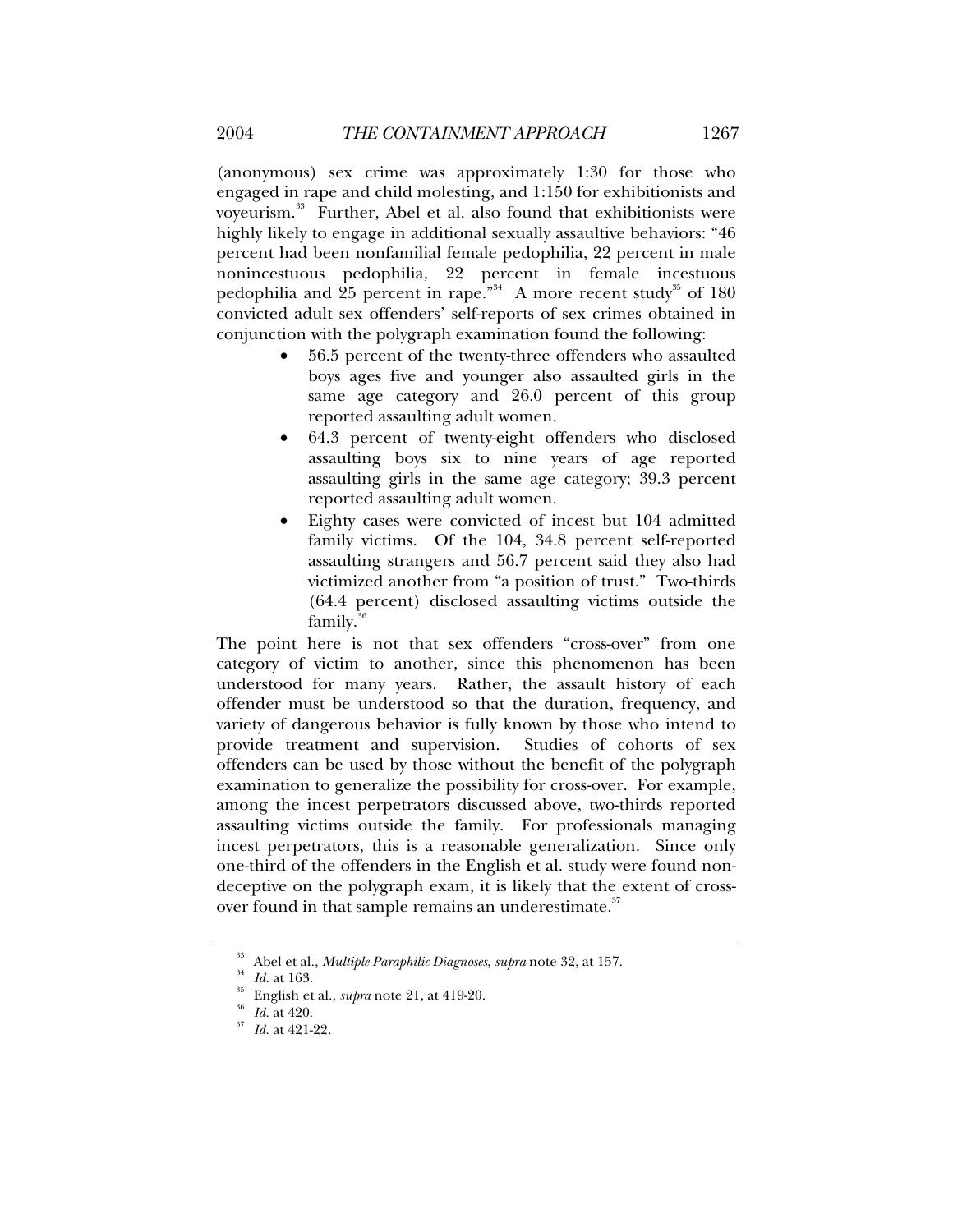The polygraph must be used in conjunction with sex offensespecific treatment. These two components, acting together and consistently supported by criminal justice supervision and consequences for noncompliance, provide a powerful incentive for an offender to be truthful and to refrain from behavior for which he or she will surely be caught. Without the use of the polygraph examination process, the information necessary to manage the risk of offenders is incomplete, and the offender's risk to the community remains uncertain.

 The use of the post conviction polygraph is best described as a process because it requires the collaborative efforts of the examiner, the therapist, and the criminal justice supervisor. The examiner must understand the case and be prepared for the test by conferring with the therapist and the case manager. The examiner remains completely neutral, that is, with no vested interest in the outcome of the exam. This role differs from the other two professionals in the team. The therapist may hope that the offender has revealed all during group treatment, and the supervising officer may be continually suspicious. The polygraph examiner focuses on the technical and physiological requirements of the exam itself, the threats to validity, careful construction of questions, a methodical execution of the pretest (where every question is reviewed with the offender), the test itself (measuring heart rate, blood pressure, respiration, and perspiration), and the post-test (review of test results with the offender). Communication among the supervising officer, the treatment provider, and the polygraph examiner is absolutely key to the successful implementation of this management tool. Lack of communication, or too much focus on "passing the polygraph" rather than being honest and trustworthy, will eventually undermine the use of the this containment strategy.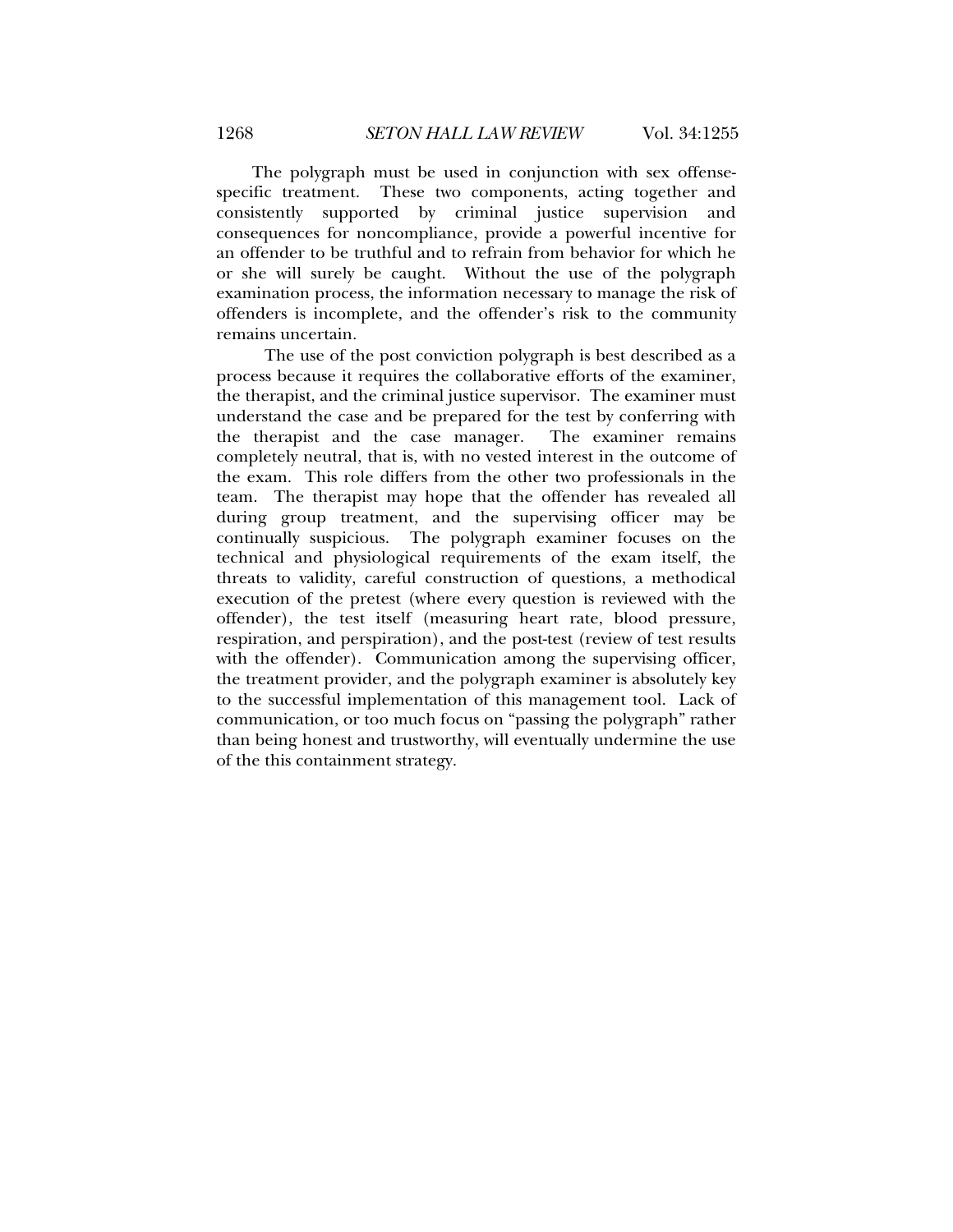## INFORMED AND CONSISTENT PUBLIC POLICIES

The fourth component of a sex offender containment approach requires local criminal justice practitioners to develop public policies at all levels of government that institutionalize and codify the containment approach. These policies should be based on research, should hold offenders accountable and, to be effectively implemented in the field, must empower those who work closely with these cases. Policies must define and structure the discretion authorities need to manage each offender individually. Criminal justice practitioners must also codify local and agreed-upon practices that support a victim-oriented approach to sex offender risk management. According to a 1996 book by English et al., written guidelines for the uniform processing of sex assault cases should include, at a minimum, the following:

- The acceptance or rejection of plea agreements in cases of sexual assault;
- The weight given in sentencing to an offender's denial of the crime;
- The use of polygraph information;
- Family reunification assessment protocols;
- Pre-sentence investigation report information;
- Failure to progress in treatment;
- Revocation procedures;
- Third-party liability/duty to warn potential victims;
- Employment restrictions for sex offenders under criminal justice supervision;
- Length of community supervision (i.e., lifetime).<sup>38</sup>

There are at least two important reasons for clearly stating policies. First, the offender deserves to know what is expected of him or her and what to expect from the criminal justice/mental health system, and these clear expectations will help keep the focus on the offender "working his program" rather than complaining about the system. Second, some policies undermine sex offender containment and minimize the seriousness of the crime. Policies that undermine sex offender containment include allowing plea bargains to lesser charges, to non-sex crimes, or to misdemeanor sex crimes when the evidence exists to fully prosecute the case. Lowering the charge, granting diversion, or issuing a deferred judgment at best facilitates the minimization of the case to the offender ("it wasn't that bad, I

<sup>38</sup> *See* Kim English et al., *A Model Process: A Containment Approach*, *in* MANAGING ADULT SEX OFFENDERS, *supra* note 11, at 2-1, 2-14.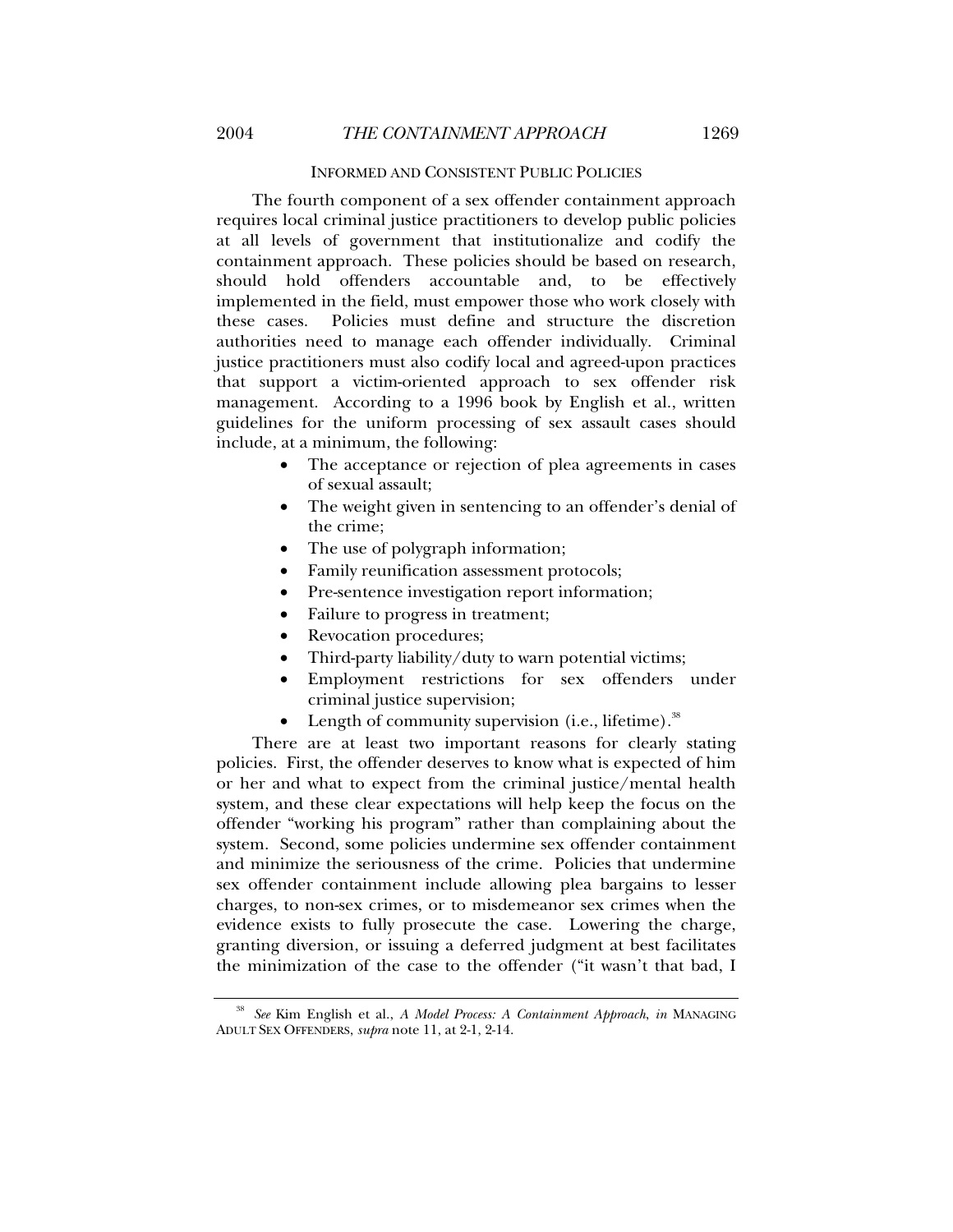won't do it again") and the victim ("I'm not important to the court") and, at worst, eliminates the sexual assault history in the official record. Prosecutors and judges who specialize in sex crimes and receive regular training from national entities understand the power of the court to set in motion the healing process.<sup>39</sup> Aiding in the minimization process will ultimately make it harder for the offender to begin and sustain the lifelong changes required to ensure public safety.

Clear, consistent, and documented agreements on sex offender policies, combined with the cooperation of agencies responsible for managing sex offenders, then, are essential to enable the containment process outlined here to proceed. Written procedures and protocols should describe how and when team interactions occur. The range of activities that require such documentation is quite large, but primary among them is the need for open communication and information sharing at all stages of the process of managing sex offenders in the community.

## QUALITY CONTROL

 The containment approach requires broad discretion on the part of the criminal justice system professionals, treatment providers, polygraph examiners, and others collaborating to ensure public safety. This discretion allows for quick responses to the ongoing assessment of risk and progress, and it recognizes that these cases often involve complicated relationships between the perpetrator and the victim. Such discretion must be systematically monitored to ensure fairness and justice. For this reason, quality control is fundamental to the administration of any sex offender management program, project, or system-wide process. Quality control activities should include, at a minimum:

- Monthly, multi-agency case review meetings to ensure that prescribed policies and practices are implemented as planned;
- The requirement of annual training on the topics of sexual assault, conflict resolution, teaming, victimization, trauma, family reunification, treatment efficacy, and research related to each of these;
- Developing and tracking performance measures associated with the policies and procedures specified in

<sup>39</sup> *See* John Q. LaFond & Bruce J. Winick, *Sex Offender Reentry Courts: A Proposal for Managing the Risk of Returning Sex Offenders to the Community*, 34 SETON HALL L. REV. 1173, \*26-31 (2004).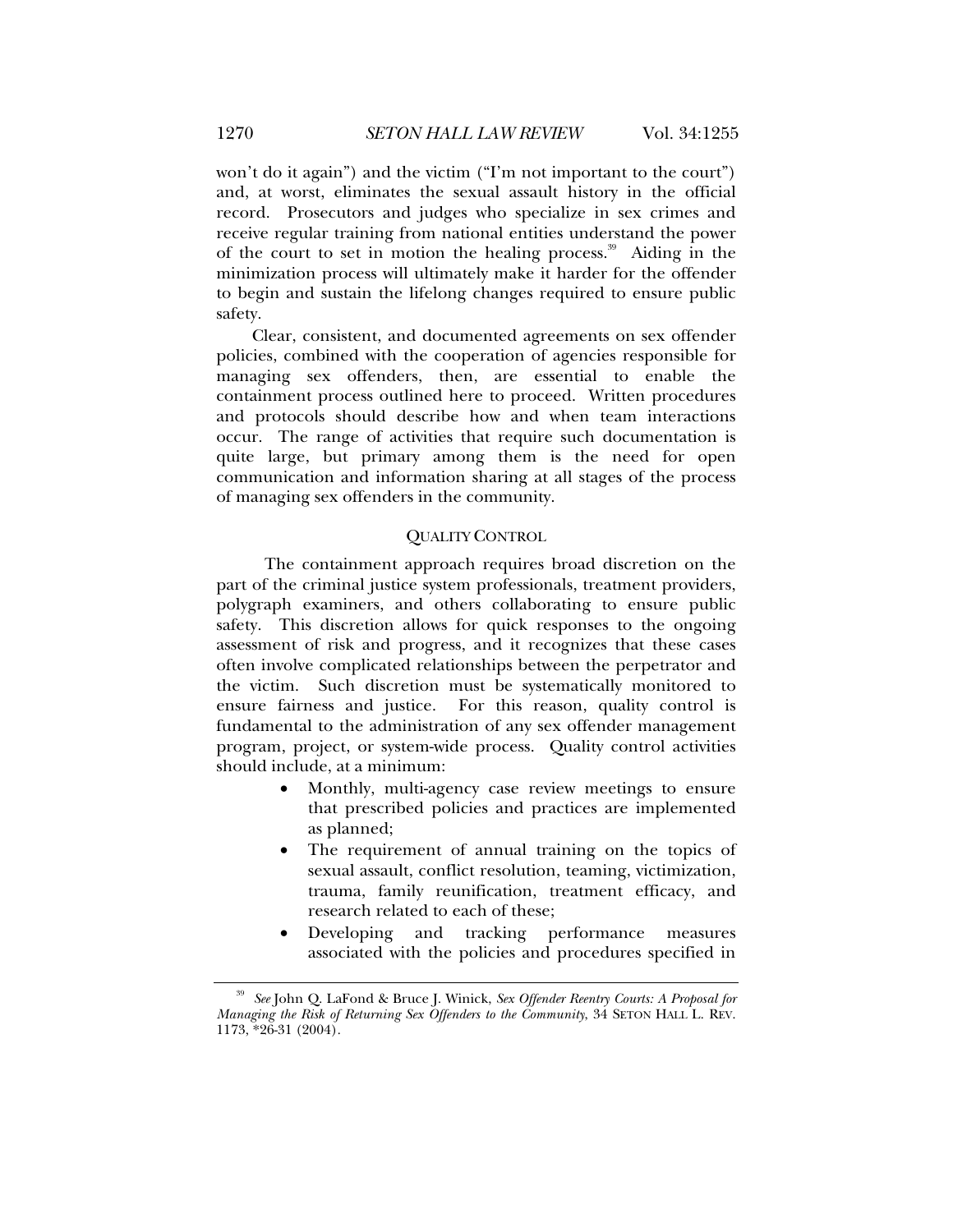the jurisdiction;

- Videotaping of all polygraph examinations to avoid recanted statements and to facilitate periodic review of examinations (including chart reviews) by a quality control team; and
- The collection of case data describing the characteristics of offenders who fail in treatment or commit new sex crimes so gaps in containment can be identified and closed.

Sexual abuse cases are difficult to manage, and offenders attempt to manipulate the management system just as they did their victim(s). Containment professionals can burn out, get soft, miss "red flags," become cynical, and otherwise become ineffective. Empathy toward victims and repeated exposure to traumatic material can also result in compassion fatigue.<sup>40</sup> Police, firefighters, and other emergency workers report that they are most vulnerable to compassion fatigue when dealing with the pain of children.<sup>41</sup> In addition, "trauma is contagious."42 Compassion fatigue, a near certainty in this work, presents a significant threat to the quality of the program, and the well-being of the dedicated professionals who are working to make our world safer.

Working together as a team is the first line of defense against this common phenomenon. Honest communication among team members is the first step in developing a continuum of quality control mechanisms. The next step is a process that brings together agency administrators who actively support the protocols and stand behind the staff that enforce the protocols and make difficult decisions in the field. Ongoing training, flexible hours, a supportive environment, and safe working conditions are important ways that administrators can help fight compassion fatigue.

A final aspect of quality control consists of clearly defined and agreed-upon measures of success. It is challenging to identify measures of detection, detention, and revocation that target

<sup>40</sup> *See generally* COMPASSION FATIGUE: COPING WITH SECONDARY TRAUMATIC STRESS DISORDER IN THOSE WHO TREAT THE TRAUMATIZED (Charles R. Figley ed., 1995) [hereinafter COMPASSION FATIGUE]; SECONDARY TRAUMATIC STRESS: SELF-CARE ISSUES FOR CLINICIANS, RESEARCHERS, & EDUCATORS (B. Hudnall Stamm ed., 1995) [hereinafter SECONDARY TRAUMATIC STRESS].

<sup>[</sup>hereinafter SECONDARY TRAUMATIC STRESS]. 41 *See* Randal D. Beaton & Shirley A. Murphy, *Working with People in Crisis: Research Implications*, *in* COMPASSION FATIGUE, *supra* note 40, at 51; Charles R. Figley, *Compassion Fatigue: Toward a New Understanding of the Costs of Caring*, *in* SECONDARY

<sup>&</sup>lt;sup>42</sup> HERMAN, *supra* note 14, at 140.